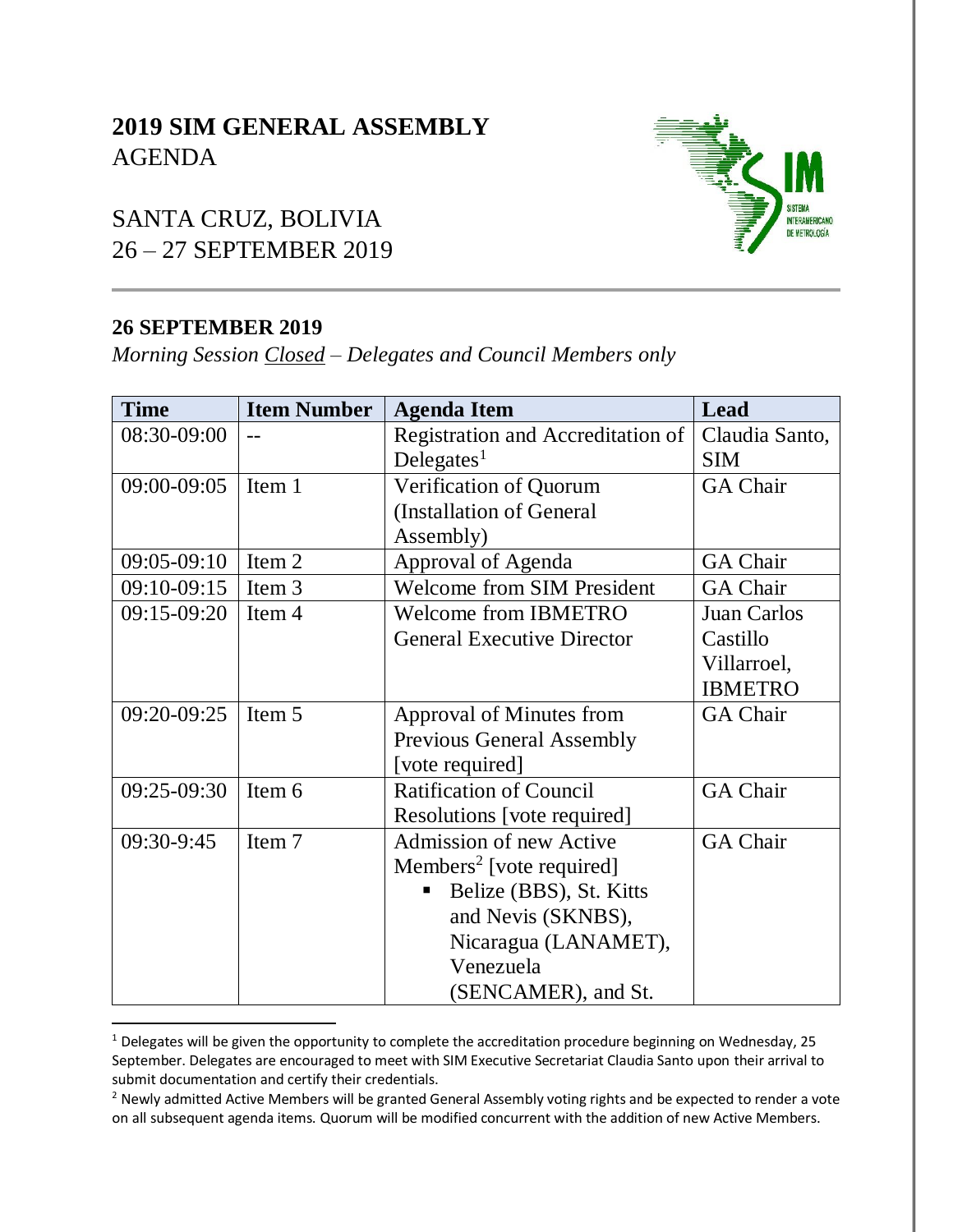|              |        | Vincent and the                                |                |
|--------------|--------|------------------------------------------------|----------------|
|              |        | Grenadines (SVGBS), and                        |                |
|              |        | Barbados (BNSI)                                |                |
| $9:45-10:30$ | Item 8 | Modification of SIM Rules of                   | Claudia Santo, |
|              |        | Order [vote required]                          | <b>SIM</b>     |
| 10:30-11:00  |        | <b>Coffee Break</b>                            |                |
| 11:00-12:30  | Item 9 | <b>SIM Budget and Membership Fee</b>           | GA Chair &     |
|              |        | Proposals [vote required]                      | Javier Arias,  |
|              |        | De Acuerdo Fees                                | <b>CENAMEP</b> |
|              |        | <b>Associate Member Fees</b><br>$\blacksquare$ | AIP            |
|              |        | • GA Attendance                                |                |
|              |        | <b>Registration Fee</b>                        |                |
| 12:30-13:30  |        | Lunch                                          |                |

### **26 SEPTEMBER 2019**

*Afternoon Session Open – Delegates, Observers, and General Audience welcome*

| <b>Time</b> | <b>Item Number</b> | <b>Agenda Item</b>                     | Lead            |
|-------------|--------------------|----------------------------------------|-----------------|
| 13:30-13:35 | Item 10            | Verification of Quorum                 | <b>GA Chair</b> |
| 13:35-13:45 | Item 11            | <b>Welcome from SIM President</b>      | <b>GA Chair</b> |
| 13:45-14:00 | Item 12            | <b>Welcome from IBMETRO</b>            | Juan Carlos     |
|             |                    | <b>General Executive Director</b>      | Castillo        |
|             |                    |                                        | Villarroel,     |
|             |                    |                                        | <b>IBMETRO</b>  |
| 14:00-14:20 | Item 13            | Report from the President              | <b>GA Chair</b> |
| 14:20-14:40 | Item 14            | Report from TC Chair                   | Salvador        |
|             |                    |                                        | Echeverría,     |
|             |                    |                                        | <b>CENAM</b>    |
| 14:40-15:00 | Item 15            | <b>Report from Professional</b>        | Rodrigo Felix,  |
|             |                    | Development Chair                      | <b>INMETRO</b>  |
| 15:00-15:20 | Item 16            | <b>Report from Project Coordinator</b> | Javier Arias,   |
|             |                    |                                        | <b>CENAMEP</b>  |
|             |                    |                                        | AIP             |
| 15:20-16:00 |                    | <b>Coffee Break</b>                    | --              |
| 16:00-16:20 | Item 17            | <b>Report from QSTF Chair</b>          | Georgette       |
|             |                    |                                        | Macdonald,      |
|             |                    |                                        | <b>NRC</b>      |
|             |                    |                                        |                 |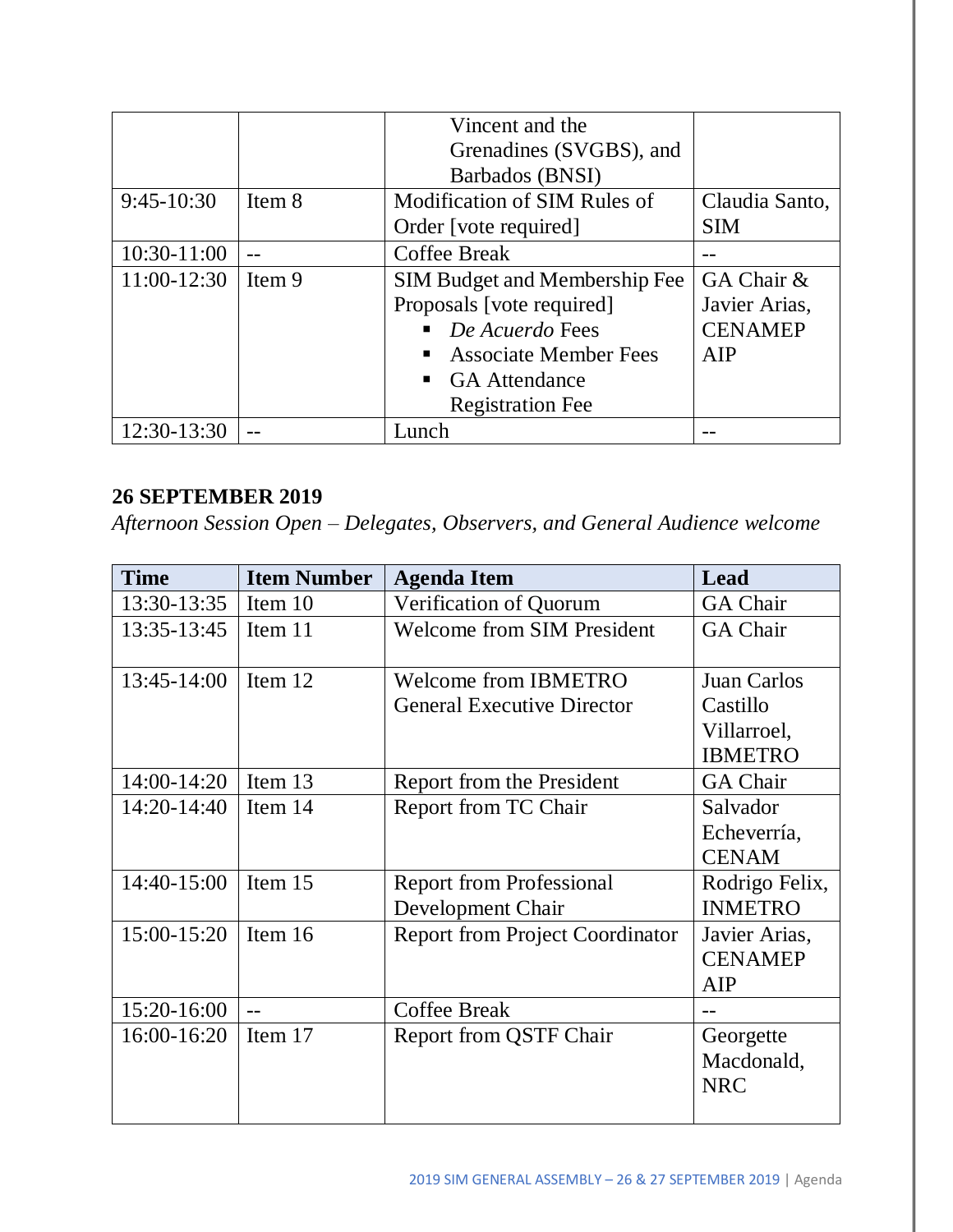| 16:20-16:35   Item 18 | Report on JCRB         | Georgette       |
|-----------------------|------------------------|-----------------|
|                       |                        | Macdonald,      |
|                       |                        | <b>NRC</b>      |
| 16:35-16:50   Item 19 | Report on IADB Project | Hector Laiz,    |
|                       |                        | <b>INTI</b>     |
| 16:50-17:00   Item 20 | Report on NIST-SIM     | Andrew Conn,    |
|                       | Engagement             | <b>NIST</b>     |
| 17:00-17:30           | Other business         | <b>GA Chair</b> |
| 17:30                 | Adjourn                |                 |

## **27 SEPTEMBER 2019**

*Morning Session Open (Until 11:00) – Delegates, Observers, and General Audience welcome*

| <b>Time</b>   | <b>Item Number</b> | <b>Agenda Item</b>                                                                                                                                                                                                                                                             | Lead            |
|---------------|--------------------|--------------------------------------------------------------------------------------------------------------------------------------------------------------------------------------------------------------------------------------------------------------------------------|-----------------|
| 08:30-09:00   | Item 21            | Verification of Quorum                                                                                                                                                                                                                                                         | <b>GA Chair</b> |
|               |                    | (Installation of General                                                                                                                                                                                                                                                       |                 |
|               |                    | Assembly)                                                                                                                                                                                                                                                                      |                 |
| 09:00-09:05   | Item 22            | <b>Opening Remarks</b>                                                                                                                                                                                                                                                         | <b>GA Chair</b> |
| $09:05-10:30$ | Item 23            | Presentations by Members and                                                                                                                                                                                                                                                   | <i>Multiple</i> |
|               |                    | Organizations of the                                                                                                                                                                                                                                                           | <b>Speakers</b> |
|               |                    | <b>International Quality</b>                                                                                                                                                                                                                                                   |                 |
|               |                    | Infrastructure                                                                                                                                                                                                                                                                 |                 |
|               |                    | <i>Speaker TBD – Bureau</i><br>ш<br>International des Poids et<br>Mesures (BIPM)<br>Ulf Hilner – Physikalisch-<br>$\blacksquare$<br><b>Technische Bundesanstalt</b><br>(PTB)<br>James Olthoff (NIST) –<br>٠<br>Asia Pacific Metrology<br>Programme (APMP)<br>Others (TBD)<br>п |                 |
| 10:30-10:45   | Item 24            | <b>CMWG SIM Certified Reference</b>                                                                                                                                                                                                                                            | Valnei Cunha,   |
|               |                    | Material                                                                                                                                                                                                                                                                       | <b>INMETRO</b>  |
| 10:45-11:00   | Item 25            | Official closing session                                                                                                                                                                                                                                                       | <b>GA Chair</b> |
| 11:00         | --                 | Adjourn                                                                                                                                                                                                                                                                        | --              |